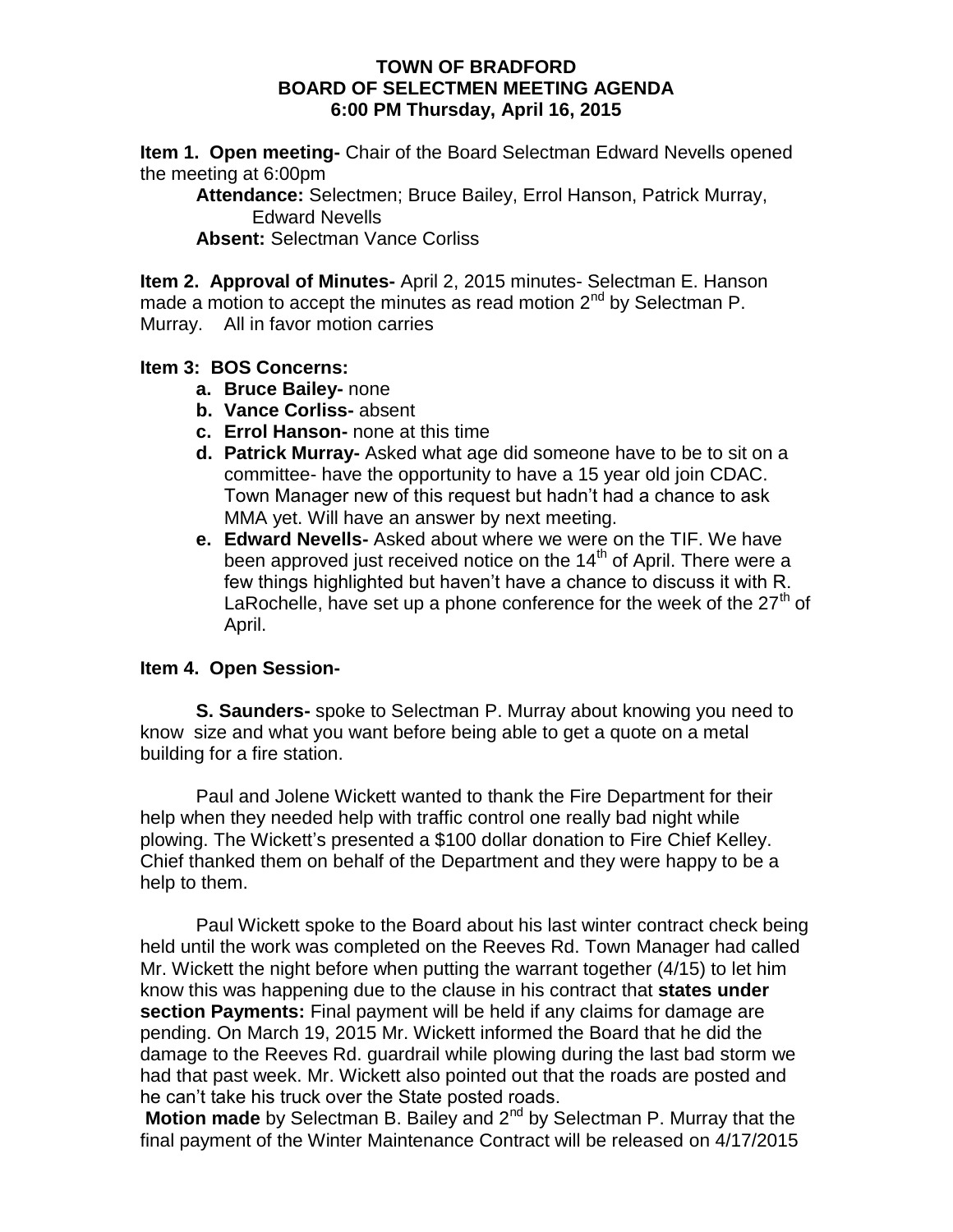and that Wickett Trucking & Construction, Inc. will fix the damage to the guardrail on Reeves Rd by May 1, 2015. All in favor, **motion carried**.

Robert Wickett came and asked the Selectmen if they could redo their payment plan with Cynthia Wickett. Mrs. Wickett was supposed to be paying on her 2013 and 2014 taxes property located at 386 Storer Rd, Map and Lot 008- 028. The last payment she made was in October of 2014, as to date she owes \$ 2,389.43. Mr. Wickett stated during the meeting that he was going to be responsible for the taxes on this piece of property for now on.

Selectman B. Bailey **made a motion** that was 2<sup>nd</sup> by Selectman E. Hanson that Robert Wickett take responsibility of Cynthia Wickett's taxes located at 386 Storer Rd. having the 2013 taxes paid by July  $1<sup>st</sup>$  and 2014 taxes paid by October 1, 2015. If two months of payments are missed then this contract will become null and void and the Town will proceed with the fore closer process.

### All in favor **motion carried.**

R. Wickett will be in Tuesday to sign a contract, Selectmen sign May 7<sup>th</sup>.

## **Item 5. Committee Reports.**

- **a. Planning Board-** no report
- **b. CEO-** no report
- **c. Recreation Committee-** no report
- **d. Fire Department-** have been busy with both EMS and fire calls. Would really need to go measure out the Old Town Hall for a fire station. Pass through doors and the shape of the lot could be an issue.
- **e. Road Commissioner-** reported on rocking rake and grading of the roads, driveway culvert issues on the LaGrange road, culvert on the Marshall road gave way, had R. Higgins fix it up, want to start cold patching once the rain is through and it's available.

#### **Item 6. Old Business-**

- **a. Oil bids, Road side mowing, and quoted contract price** sheet have been sent out. Oil and road side mowing bids to be open at May  $7<sup>tn</sup>$ selectmen's meeting.
- **b. Old Town Hall –** insurance, under contract until 9/2015 with relator-**Motion made** by Selectman E. Nevells and 2<sup>nd</sup> by Selectman P. Murray that if the Old Town Hall doesn't sell by the end of the relator contract not to resign another contract. All in favor **motion carried.**

MMA called and wrote to the Town Manager about what they will be doing about the building with its' insurance – today it has a deductible of\$10,000 at renewal time 7/1/2015 that will be going up to \$25,000 .Due to the poor condition and structural problems to the build the actual cash value will be going down. It is \$118,684 now effective 4/30/2015 it will be going down to \$50,202. If not sold by 12/31/2015 they will be removing coverage. We also need to get all the stuff out of it. This was all brought about due to completing the renewal Risk, insurance form for July, 2015 that needed to be returned by April 10,2015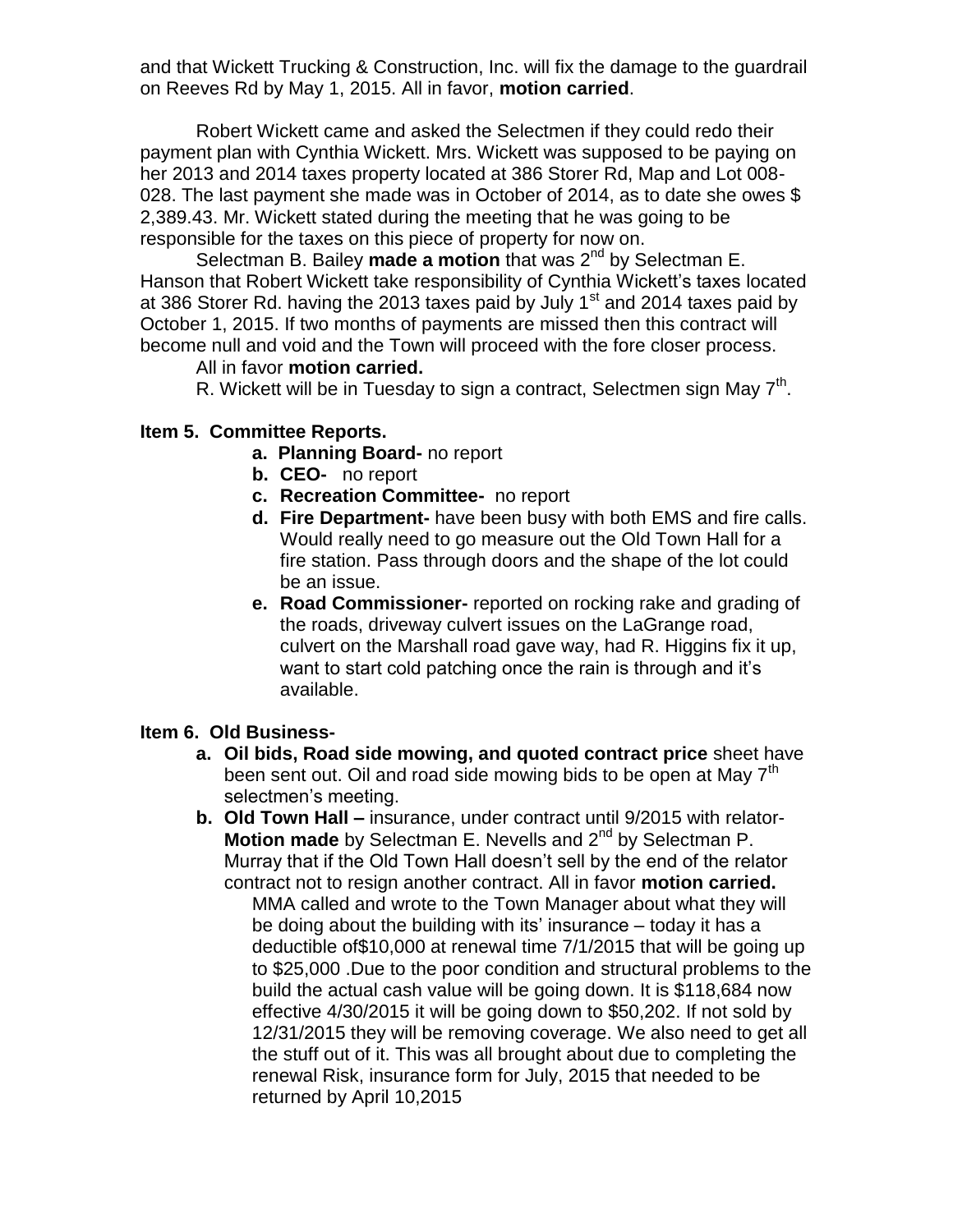# **Item 7. New Business-**

- **a. Signing of 1 year sand contract-** Signed contract with R. Higgins with two foot notes  $1<sup>st</sup>$  correction typo under Guidelines last paragraph / last line take out Town of Bradford replace with "you the contractor". 2<sup>nd</sup>change- added under Guidelines  $1<sup>st</sup>$  paragraph price will be \$10.65 per yard unless stumpage price goes up and price for sand will adjust accordingly.
- **b. Signing of Storm Run Off ground work contract-** signed contractnoted again what could change the quoted price. Talked about the  $3<sup>rd</sup>$ party inspector and D.E.P. Talked to Sewall a few days ago to get a quote from them as the  $3<sup>rd</sup>$  party inspector. Sewall designed the plans start with them then go from there. Mr. Higgins said he would deal with D.E.P. Also asked if we could burn off the grass around the shed.
- **c. Signing of Tax Year 2000-2010 Abatement-** Abatement was signed by 3 Selectmen, 1 did not sign on grounds he was not part of this decision for the write off's. There was also some confusion about what was the limit, Selectmen E. Hanson thought it was for small amounts 10, 15, dollars not the amounts listed. This also led into a discussion about when you can sign and not sign papers or vote. Town manager will get some clarification on this matter.
- **d. Lien contracts not being completed-** presented to the Board a copy of tax acquired pay off list, Those who have been working on paying-Black, J. owes \$620.29, Durant, D. has made no payments- owes \$1142.78, Murphy, Carol owes 109.06, Ploss, K. owes \$1,951.75, Savage, T. owes \$643.48. All these accounts will have a second lien due to the fact payment agreement extended into the next lien process. Includes Wickett, C. see notes under open session.
- **e. 2 Broken Sand/ Salt Shed openers \$325.00ish to replace-** right now theTown Manager has two broken openers to the sand shed. Received them from P. Wickett. Have ordered two new ones the clicker itself isn't expensive it's having them programed. Between \$240.00 and \$300. **Motion made-** by Selectman E. Nevells and 2nnd by Selectman P. Murray to require a \$240.00 deposit for each remote. If remote is returned at the end of the season in the same working condition then deposit in full returned. All in favor, **motion carried**

# **Item 8. Correspondence-**

- **a. Scholarship Recipients applications –** 4 applicants applied for the 500 dollar scholarship. Decision tabled until May  $7<sup>th</sup>$ .
- **b. Highview Christian Academy-** request for a donation to the Philbrick Memorial Golf Tournament- \$100. The Board last year donated to this cause. **Motion made** by Selectman B. Bailey and 2nd by Selectman E. Hanson to donate \$100 to the Philbrick Memorial Golf Tournament held by Highview Christian Academy. Vote- 4 in favor- 1 opposed **motion carries**

# **Item 9. Request for Additional Agenda Items.**

**a. Septic tank-** the tank has not been pumped since we moved into the building, there was also talk in the past about needing a lift cover for the tank. **Motion made** by Selectman E. Nevells and 2<sup>nd</sup> by Selectman B. Bailey to have the septic tank pumped while R. Higgins is working